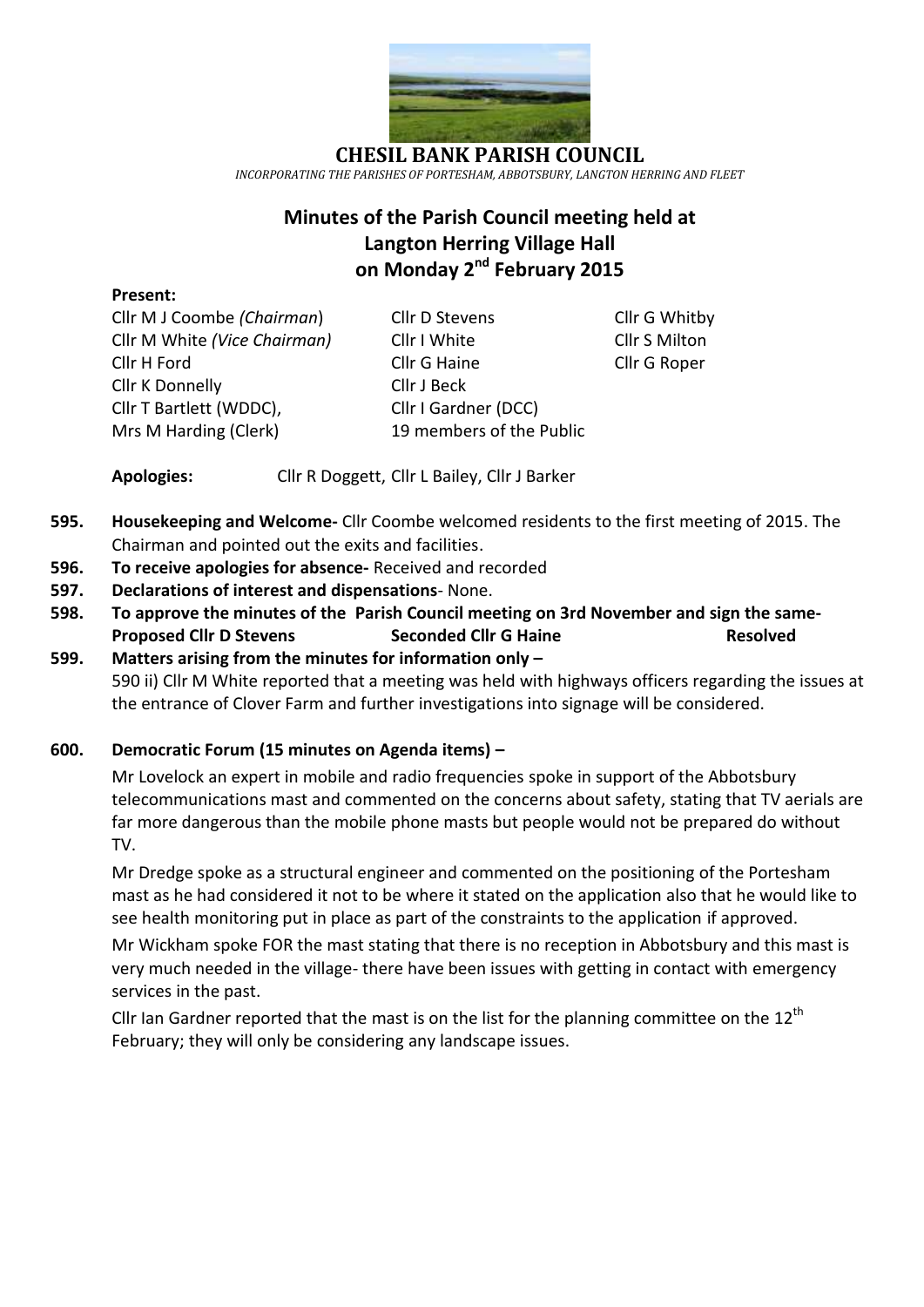# **CHESIL BANK PARISH COUNCIL**

*INCORPORATING THE PARISHES OF PORTESHAM, ABBOTSBURY, LANGTON HERRING AND FLEET*

#### **601. Finance**

#### **i. To consider receipts and payments**

The full payments list was previously circulated to Council members, all payments have been authorised and paid in line with the necessary internal controls and contracts.

| <b>Receipts</b>       |                         |            |
|-----------------------|-------------------------|------------|
|                       | Internet café           | 34.00      |
|                       | BT Way leaves           | 50.00      |
|                       | Raglan house rents      | 1,658.90   |
|                       | Internet café           | 47.80      |
| <b>Payments</b>       |                         |            |
| <b>HMRC</b>           | <b>PAYE</b>             | 15.80      |
| Portesham VH          | Internet Café-January   | 24.00      |
| Langton Herring VH    | Hall Hire x 3 sessions  | 30.00      |
| n a chead Alban na dh | Associated Allermanders | . <b>.</b> |

#### **Proposed Cllr J Beck Seconded Cllr I White Resolved**

### **602. Working Groups**

- i. **Recreation-** the Clerk reported that the Recreation Group now has a project manager Colin James who lives in Portesham and is assisting the group with coordinating contractors. It is hoped to have the porta cabins on site at the end of February/ early March weather dependent.
- ii. **Mobile and Communications-** the Clerk reported that the Portesham mast is up and should be enabled over the next 5-6 weeks. The application for the Abbotsbury mast is still being considered and will go to the planning committee as reported by Cllr Gardner.

Cllr M White reported that "Vodafone sure signal" project will be doing a survey and it is hoped that Langton Herring which has been short listed is successful for the support.

#### **603. Planning consultations -**the following planning applications were considered by the council

- i. WD/D/14/003214*-3 Winters Close Portesham-* Single storey extension to rear of dwelling and alteration of the existing kitchen and dining room- no objections
- ii. WD/D/15/000099-*11 Winters Close Portesham-Removal of French doors and replacement with bi-fold doors. Replace redundant oil fire flue with building in of wood burning stove. Brick up old kitchen doors. Reduce height of front window. Re-ordering of rooms internally & general refurbishment-* no objections.

#### **604. Highways**

#### **i. DCC owned Wall In Back Street**

A meeting with Ian Newport (DCC officer) reported that the vegetation will be cleared from the wall in Back Street and talks will be held with colleges to see if there is any help with the rebuilding of the wall as it is a DCC asset, this will also include the wall along Goosehill which is also in need of repair.

#### **ii. To receive any Highways issues**

Cllr Beck reported an incident in November concerning a resident of Goose Hill Cottages, who was struck by a car as she walked along the westbound pavement outside the terrace of cottages. The car that struck the victim, who wishes to remain anonymous, was squeezing through the natural pinch point, so as not to have to wait for a lorry travelling Eastbound. Fortunately the accident happened at fairly low speed and the injuries sustained by the resident were "only" severe bruising which lasted many weeks. The car that struck the victim did stop, but drove off as soon as the victim was back in her house. They did not leave